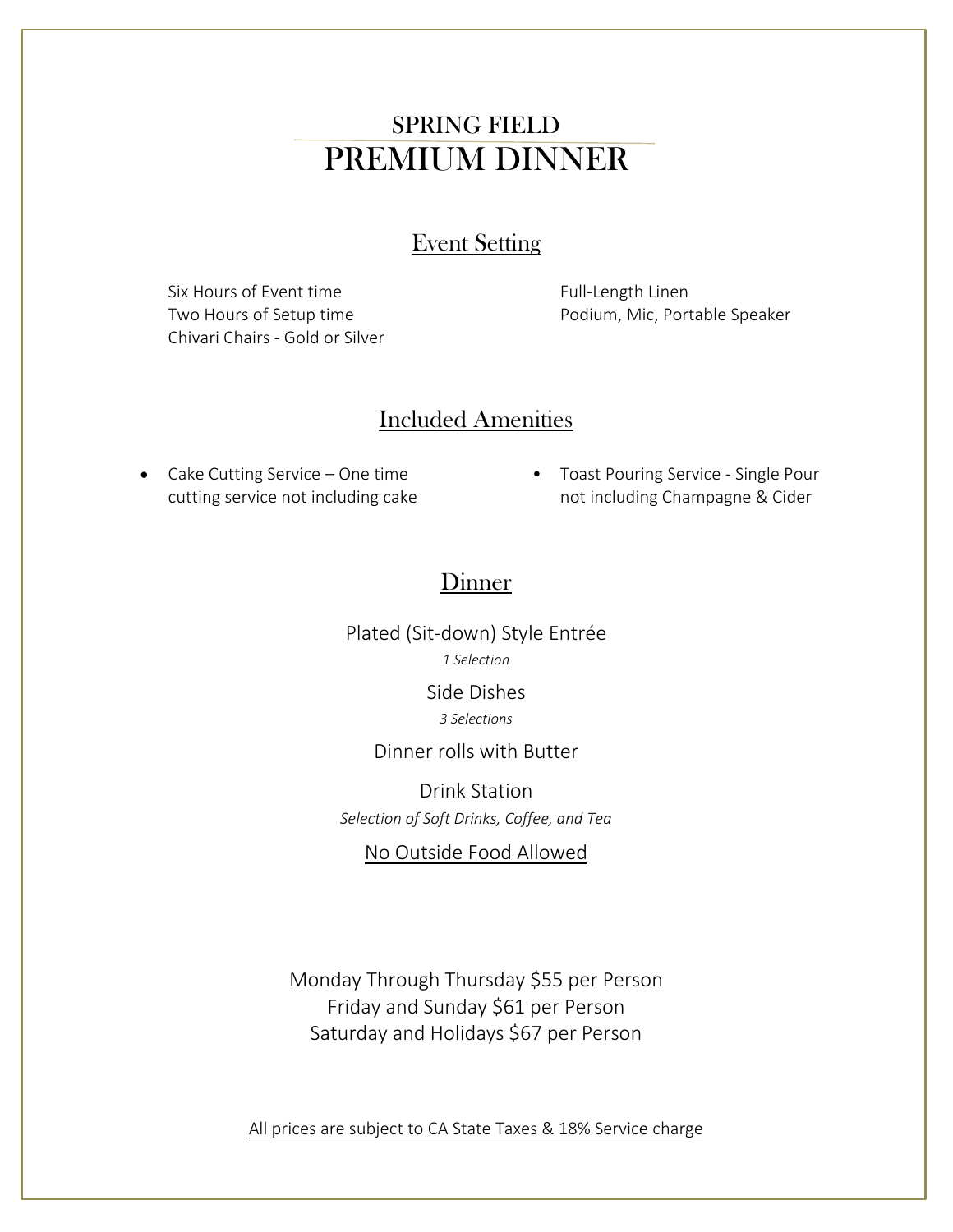# Colette's Menu

### Plated (Sit-down) Style Dinner Entrée (1 Selection)

- Seasonal Chicken
- Herb Grilled Chicken
- Thai Grilled Chicken
- Roasted Chicken w/ Tarragon Cream
- Garlic Lemon Herb Roast Chicken
- Tuscan Chicken
- Chicken Parmigiana
- Chicken Verdicchio
- Chicken Provencal
- Mediterranean Chicken
- Beef Stroganoff
- Slow Roasted Beef with BBQ Dijon Au jus
- Grilled Flank Steak (+\$3)
- Ancho Tri Tip of Beef (+\$3)
- Roast Pork Loin w/ Chimichuri (+\$2)

## Sides (3 Selections)

#### Salads

- Americana Salad w/ Baby Romaine, Cherry Tomatoes, Cucumber, Buttermilk Sauce
- House Salad w/ Lettuce Blend, Tomato, Cucumber, Shaved Carrot, Croutons, Ranch or Vinaigrette
- Classic Caesar Salad w/ Homemade Garlic Croutons
- Chipotle Caesar Salad w/ Tortilla Chips, Pepitas, Cotija, Cilantro, Chipotle Caesar Dressing
- Kale Salad w/ Apple, Pancetta, Candied Pecans, Maple Vinaigrette
- Colette's Signature Salad w/ Greens, Apples, Golden Raisins, Candied

Walnuts, Gorgonzola, Citrus Vinaigrette

- Autumn Salad w/ Mixed Greens, Dried Cranberries, Blue Cheese, Candied Pecans, Spiced Apple Cider Vinaigrette
- Thai Noodle Salad w/ Soba Noodle Salad, Carrot, Green Onion, Sesame, Soy Ginger Vinaigrette
- Grilled Sourdough Panazella w/ Ricotta Salata, Cucumber, Arugula, Roasted Peppers, Red Onion, Red Wine Vinaigrette
- Pasta Salad w/ Fresh Vegetables, Italian Vinaigrette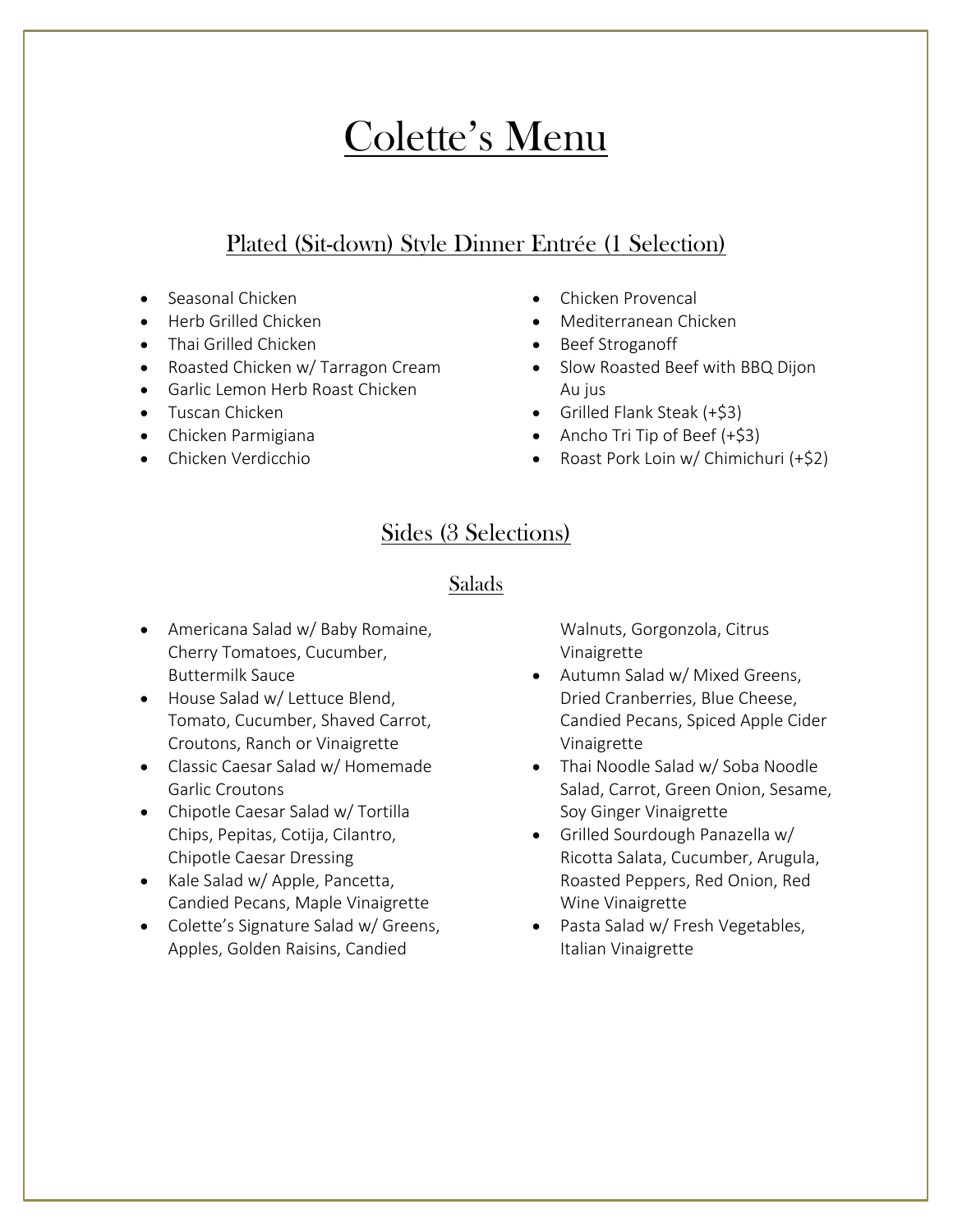#### Vegetables

- Seasonal Sautéed Vegetables
- Haricot Vert, Crispy Shallots
- Green Bean Almondine
- Butter Roasted Carrots
- Grilled Vegetable Napoleon, Feta Balsamic
- Grilled Broccoli Rabe, Garlic, Chili Flake, Lemon
- Sautéed Broccolini, Shallot, Garlic & Chili
- Garlic Grilled Zucchini & Tomatoes
- Braised Baby Bok Choy, Sesame Dressing
- Roasted Root Vegetables
- Ambient Grilled Vegetables, Feta, Balsamic

#### Pastas & Rice

- Penne Pasta, Pesto Cream Sauce
- Pasta Al Fresco, Tomato Basil Sauce
- Penne Vodka, Parmigiano
- Herbed Mediterranean Vegetable Orzo
- Cilantro Lime Rice
- Fried Rice, Ginger, Thai Chili, Soy
- Lemon Basmati Rice
- Steamed Brown Rice
- Wild Rice Pilaf, Golden Raisins, Pine Nut

#### Starches

- Garlic Mashed Potatoes
- Roasted Rosemary Red Potatoes
- Red Bliss Smashed Potatoes
- White Potato Parsnip Puree
- Spiced Sweet Potato Puree, Candied Pecans
- Traditional Mashed Potatoes
- Traditional Stuffing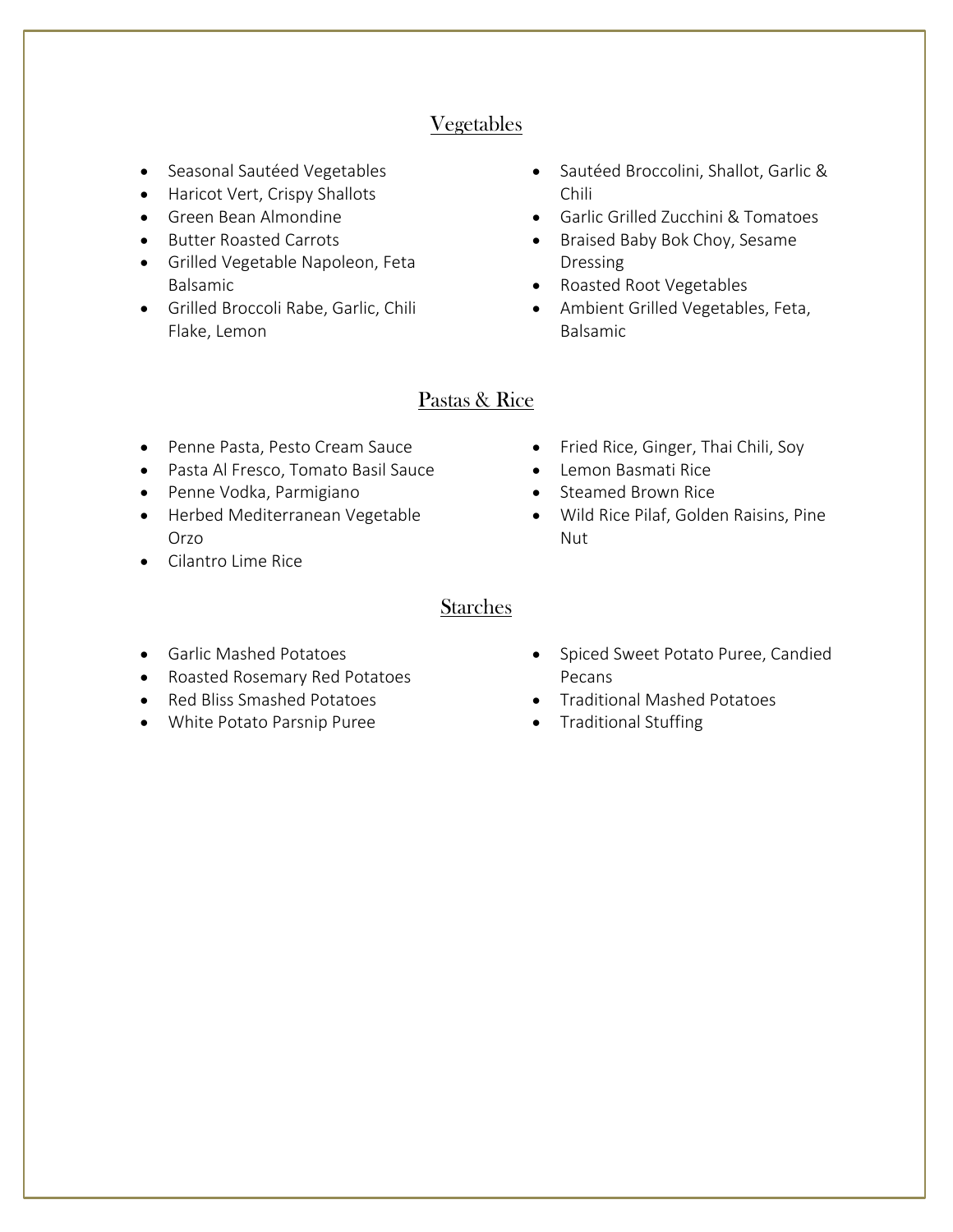## Available Add-Ons & Upgrades

- Add  $2^{nd}$  Entrée (Chicken) *\$6 per Person*
- Add 2<sup>nd</sup> Entrée (Beef or Pork) *\$10 per Person*
- Add Extra Salad or Side *\$5 per Person*
- Upgrade to Plated Style Dinner *\$10 per Person*
- Add Hors d'oeuvres (1 Station)
	- *\$5 per Person*
- Add Petite Dessert Station *\$9 per Person*
- Upgrade to Tray Passed Hors d'oeuvres (3) *\$4 per Person*
- Upgrade to Premium Entrée *\$10 per Person*
- Upgrade to Plated Dessert (1) *\$3 per Person*
- Upgraded Linens *Prices Vary*
- Wall Wash Up lighting *\$200*

## Hors d'oeuvre Station (Add-on: 1 Selection)

- Cheese & Crackers Board
- Charcuterie Board
- Hummus & Pita Chips
- Bruschetta Display
- Guacamole & Chips
- Seasonal Fruit Platter
- Mac n Cheese Bites
- Beef Empanadas
- Hot Spinach & Artichoke Dip
- Southwest Fondue Dip
- Classic Swedish Meatballs
- Baked Brie & Crackers
- Grilled Vegetable Platter
- Layered Torte Terrine
- Chicken Spring Rolls

## Petite Dessert Assortment Station (Add-on: 2 pieces per person, 5 Selections)

- Dark Chocolate Pot de Crème Cups
- Cream Puffs
- Traditional Flan
- Lemon Meringue Tarts
- Cheesecake Bites
- Chocolate Ganache Bites
- Chocolate Covered Strawberries
- Seasonal Macaroons
- Seasonal Fruit Tarts
- Seasonal Panna Cotta
- Salted Caramel Mousse Parfaits
- Cake Pops
- Key Lime Tarts
- Brown Pudding Cups
- Shortcake Parfaits
- Mojito Tarts
- Marshmallow Yodels
- Black Forest Parfaits
- Seasonal Hand Pies
- Rose Butter Cake